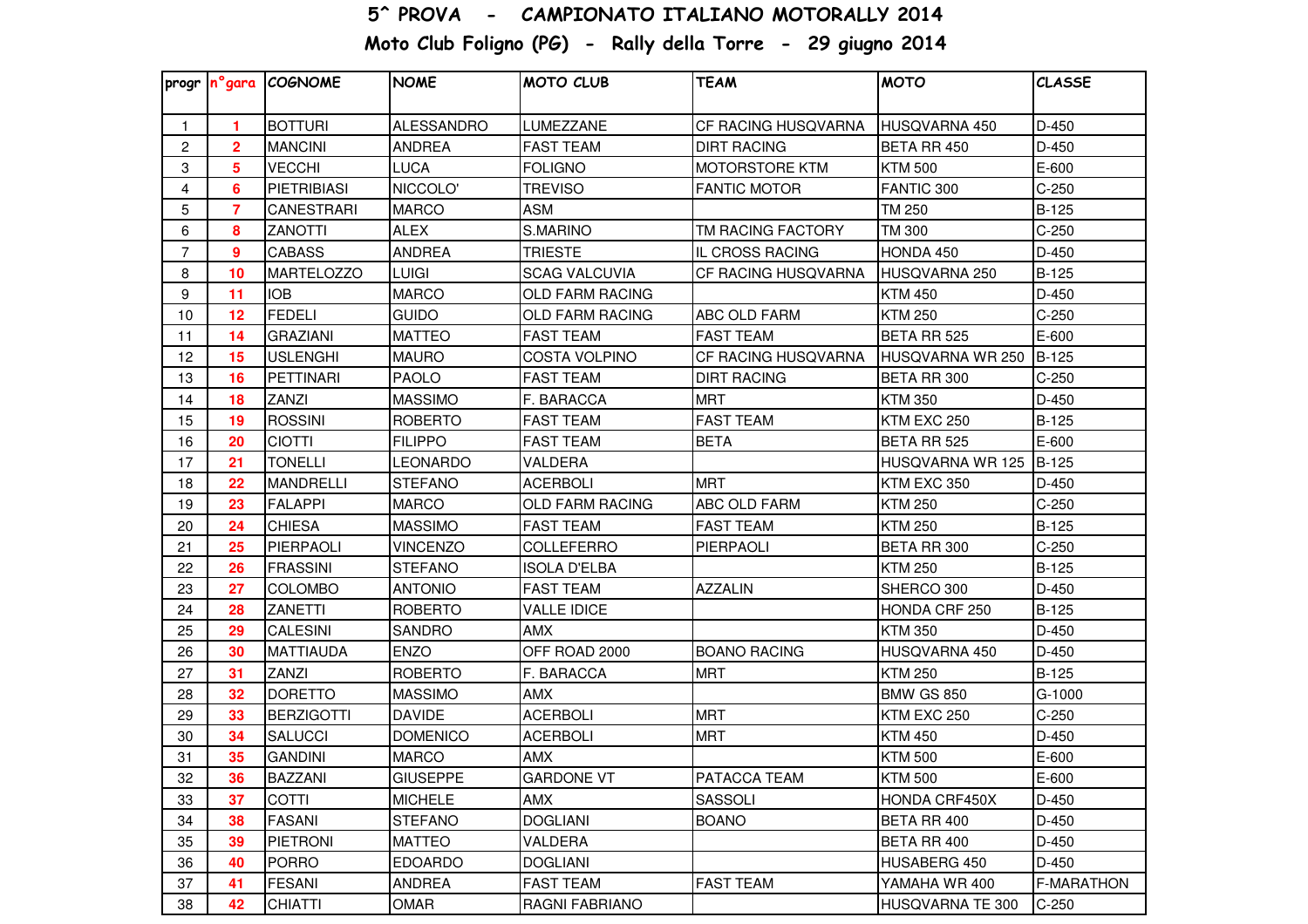| 39 | 43  | <b>IVEGGETTI</b>  | UMBERTO FERRUCENDUROLOGY |                                |                                       | <b>KTM 350</b>                         | D-450             |
|----|-----|-------------------|--------------------------|--------------------------------|---------------------------------------|----------------------------------------|-------------------|
| 40 | 44  | <b>CITTERIO</b>   | <b>GILBERTO</b>          | <b>ENDUROLOGY</b>              |                                       | <b>KTM 350</b>                         | $D-450$           |
| 41 | 45  | <b>GHIONE</b>     | <b>SERENA</b>            | <b>OLD FARM RACING</b>         | <b>MRT</b>                            | <b>KTM 350</b>                         | AF-FEMMINILE      |
| 42 | 46  | <b>MANARA</b>     | <b>ENRICO</b>            | <b>CANGURO</b>                 | <b>TDR</b>                            | <b>KTM 530</b>                         | E-600             |
| 43 | 47  | <b>DEVALLE</b>    | <b>ALESSANDRO</b>        | <b>DOGLIANI</b>                | <b>CELLULAR LINE</b>                  | <b>KTM 950</b>                         | $G-1000$          |
| 44 | 48  | <b>NERI</b>       | <b>DARIO</b>             | I RAGAZZI DELLA LINEA          | <b>DIRT RACING</b>                    | <b>BETA 498</b>                        | E-600             |
| 45 | 49  | PRAZZOLI          | <b>MASSIMO</b>           | OLD FARM RACING                | ABC OLD FARM                          | <b>KTM 350</b>                         | D-450             |
| 46 | 50  | <b>MAGNINI</b>    | <b>BERNARDO</b>          | A. M. COLLI FIORENTINI         | <b>TEN MOTORSPORT</b>                 | SUZUKI RMZ E 250                       | $B-125$           |
| 47 | 51  | <b>LUINI</b>      | <b>GIORGIO</b>           | <b>ARTIGLIO</b>                |                                       | TM 300                                 | $C-250$           |
| 48 | 52  | <b>VITALI</b>     | <b>RICCARDO</b>          | <b>ASM</b>                     |                                       | HUSQVARNA 450                          | D-450             |
| 49 | 53  | <b>COSENTINO</b>  | ANDREA                   | <b>SAHARA PROJECT</b>          | <b>BRIGANTI</b>                       | KTM EXC 300                            | <b>F-MARATHON</b> |
| 50 | 54  | <b>TARRICONE</b>  | <b>FRANCESCO</b>         | <b>OLD FARM RACING</b>         | <b>ABC RALLY ACTION</b>               | <b>BETA 450</b>                        | D-450             |
| 51 | 55  | <b>BRIOSCHI</b>   | <b>MARCO</b>             | <b>ENDUROLOGY</b>              |                                       | HONDA CRF 250                          | $B-125$           |
| 52 | 56  | <b>LUCCHESE</b>   | <b>MANUEL</b>            | COLLEFERRO                     | REBEL YAMAHA FACTORY YAMAHA 450       |                                        | D-450             |
| 53 | 81  | <b>BUDELLINI</b>  | RAUL                     | <b>MONTEFELTRO</b>             | AFRICA DREAM TEAM                     | <b>RIEJU MARATON 50</b>                | A                 |
| 54 | 82  | <b>VIGANI</b>     | <b>GIACOMO</b>           | <b>SANTHIA</b>                 | PROGETTO GIOVANI MOTOHM CRE F125      |                                        | Α                 |
| 55 | 83  | <b>LOMBARDI</b>   | <b>MICHELE</b>           | <b>OLD FARM RACING</b>         | ABC OLD FARM                          | <b>FANTIC 50</b>                       | A                 |
| 56 | 91  | <b>SPOLETINI</b>  | VALENTINA                | <b>OLD FARM RACING</b>         | ABC OLD FARM                          | <b>KTM 125</b>                         | AF-FEMMINILE      |
| 57 | 92  | <b>BURIOLI</b>    | <b>ERIKA</b>             | <b>F.BARACCA</b>               | <b>FANTIC MOTOR</b>                   | <b>FANTIC CABALLERO 2 AF-FEMMINILE</b> |                   |
| 58 | 101 | <b>JELINEK</b>    | <b>KARL JASON</b>        |                                |                                       | KTM EXC-F 250                          | <b>B-125</b>      |
| 59 | 102 | PAGANI            | <b>CESARE</b>            | <b>SALSOMAGGIORE</b>           | <b>ARCOBALENO</b>                     | <b>KTM 250 EXC</b>                     | B-125             |
| 60 | 103 | CARU'             | <b>ALBERTO</b>           | <b>ENDUROLOGY</b>              |                                       | KTM EXCF 250                           | $B-125$           |
| 61 | 104 | <b>ZANONI</b>     | <b>DAVIDE</b>            | <b>VALLE IDICE</b>             |                                       | TM FI 250                              | $B-125$           |
| 62 | 105 | <b>GANGI</b>      | LEONARDO                 | <b>CAIRO</b>                   | PROGETTO GIOVANI MOTOKTM EXC 125      |                                        | $B-125$           |
| 63 | 106 | <b>FRANCESCUT</b> | <b>ENNIO</b>             | PEDEMONTANO                    | <b>MICHELUZ RT</b>                    | <b>KTM 125</b>                         | $B-125$           |
| 64 | 107 | <b>BONATO</b>     | <b>ROBERTO</b>           | <b>VIREX PADOVA</b>            |                                       | <b>KTM 250 EXC</b>                     | $B-125$           |
| 65 | 108 | <b>SERVADIO</b>   | <b>STEFANO</b>           | <b>OLD FARM RACING</b>         | <b>CELLULAR LINE</b>                  | HONDA CRF 250                          | $B-125$           |
| 66 | 109 | <b>DESSI'</b>     | <b>MARZIO</b>            | <b>FAST TEAM</b>               | <b>FAST TEAM</b>                      | KTM EXC 125                            | <b>B-125</b>      |
| 67 | 110 | <b>BROGNOLI</b>   | <b>IVAN</b>              | <b>NICO MARTINELLI</b>         | PROGETTO GIOVANI MOTOHUSQVARNA TE 125 |                                        | <b>B-125</b>      |
| 68 | 111 | <b>SILANUS</b>    | <b>BRUNO</b>             | DON BOSCO ARENZANO B.S. RACING |                                       | HONDA CRFX 250                         | $B-125$           |
| 69 | 112 | <b>ALBANO</b>     | <b>LIVIO</b>             | <b>ALFIERI VITTORIO</b>        |                                       | KTM EXC F 250                          | B-125             |
| 70 | 113 | <b>GRION</b>      | <b>DANIELE</b>           | PINO MEDEOT GORIZIA            |                                       | HONDA HM CRF 250                       | B-125             |
| 71 | 114 | <b>CAVICCHI</b>   | <b>ALESSANDRO</b>        | <b>DELLA SUPERBA</b>           | <b>X MOTO RACE</b>                    | <b>TM EN 125</b>                       | B-125             |
| 72 | 115 | <b>GIORGI</b>     | <b>DAVIDE</b>            | <b>NICO MARTINELLI</b>         | FREERACING Progetto giova KTM 125     |                                        | B-125             |
| 73 | 116 | DALLE MULE        | <b>LADIS</b>             | LA MARCA TV                    | <b>NSM RACING TEAM</b>                | HONDA CRF 250                          | B-125             |
| 74 | 117 | <b>PEDERIVA</b>   | <b>DIEGO</b>             | <b>GAERNE</b>                  | INSM RACING TEAM                      | HONDA CRE 250                          | B-125             |
| 75 | 118 | <b>CAMPIONE</b>   | VINCENZO                 | <b>ENDUROLOGY</b>              |                                       | KTM EXC 250                            | B-125             |
| 76 | 201 | <b>SANDRONE</b>   | LORENZO                  | OLD FARM RACING                | ABC RALLY ACTION                      | FANTIC 300                             | $C-250$           |
| 77 | 202 | <b>SCIUMBATA</b>  | <b>ENRICO</b>            | <b>GENTLEMENT</b>              | PIERPAOLI                             | KTM EXC 300                            | $C-250$           |
| 78 | 203 | <b>SACCHELLI</b>  | <b>MASSIMILIANO</b>      | I RAGAZZI DELLA LINEA          |                                       | <b>KTM 300</b>                         | $C-250$           |
| 79 | 204 | <b>SPINONI</b>    | ANDREA                   | OLD FARM RACING                | ABC OLD FARM                          | KTM EXC 300                            | $C-250$           |
| 80 | 205 | <b>BARBIERI</b>   | <b>FULVIO</b>            | <b>LOANO TRIAL TEAM</b>        | PRO-AL RACING TEAM                    | BETA RR 250                            | $C-250$           |
| 81 | 206 | <b>CUCCHI</b>     | CRISTIAN                 | RAGNI FABRIANO                 | AFRICA DREAM TEAM                     | <b>KTM 300</b>                         | $C-250$           |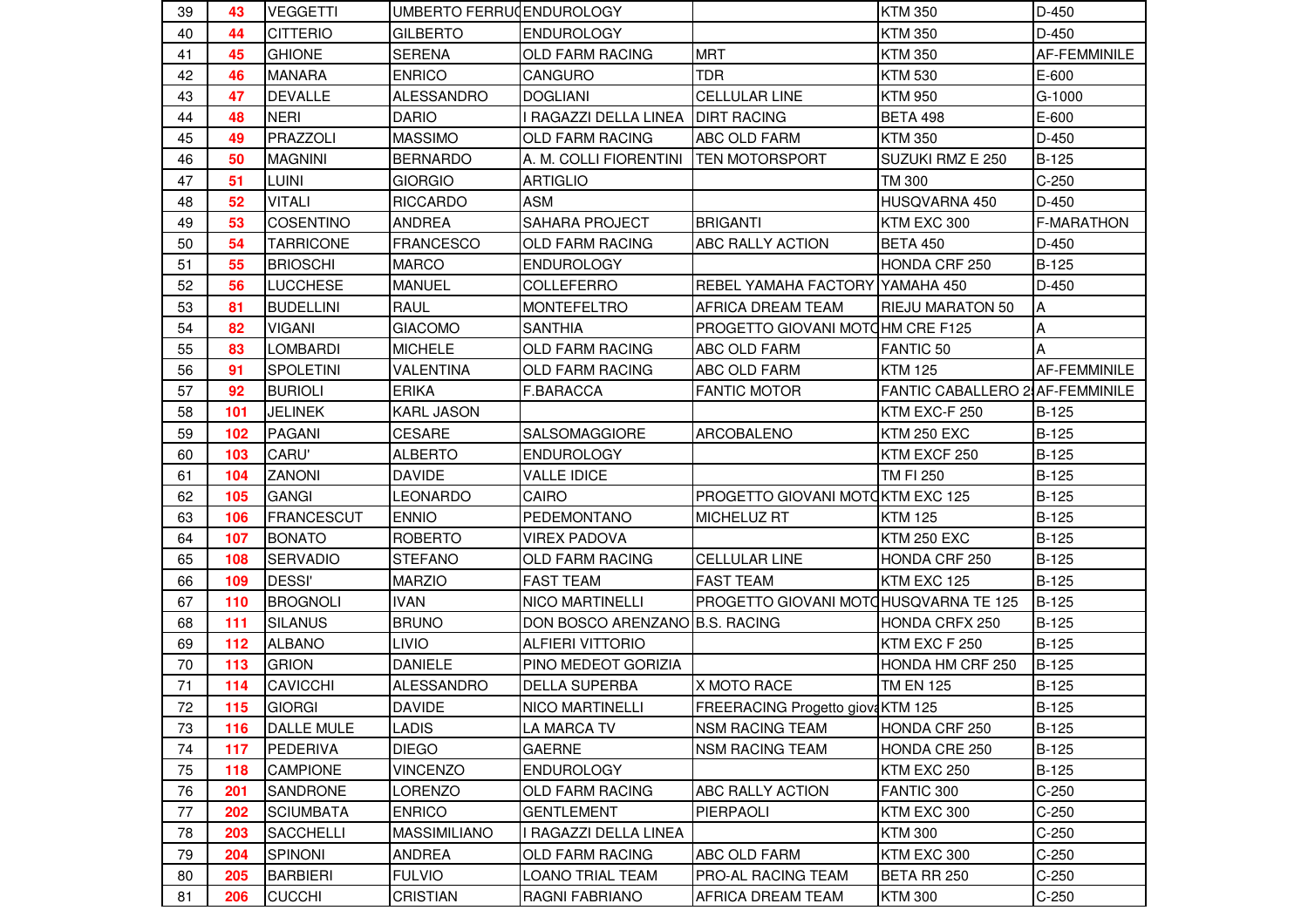| 82  | 207 | <b>MALAGUTI</b>                | <b>MASSIMO</b>     | <b>AMX</b>                 | <b>BOLOGNESI</b>                 | <b>KTM 300</b>           | $C-250$ |
|-----|-----|--------------------------------|--------------------|----------------------------|----------------------------------|--------------------------|---------|
| 83  | 208 | <b>GOLZI</b>                   | <b>LUIGI</b>       | <b>ELITRANS</b>            |                                  | <b>KTM 300</b>           | $C-250$ |
| 84  | 209 | <b>MAURI</b>                   | <b>ALBERTO</b>     | <b>FAST TEAM</b>           | <b>FAST TEAM</b>                 | <b>KTM 300</b>           | $C-250$ |
| 85  | 210 | <b>COMPAGNONI</b>              | <b>DAVIDE</b>      | <b>SEBINO</b>              | <b>EXTREME VALTELLINA</b>        | HUSQUARNA TE 300         | $C-250$ |
| 86  | 211 | <b>MERLO</b>                   | <b>FRANCESCO</b>   | <b>ARDOSA</b>              |                                  | HUSABERG TE 250          | $C-250$ |
| 87  | 212 | <b>MENDOTTI</b>                | PAOLO              | TEAM FIX RACING MOTO MRT   |                                  | <b>KTM 300</b>           | $C-250$ |
| 88  | 213 | <b>CUOGHI</b>                  | <b>CLAUDIO</b>     | <b>SCUDERIA DOLOMITI</b>   | AFRICA DREAM RACING              | FANTIC CABALLERO 2 C-250 |         |
| 89  | 214 | <b>DEGLI INNOCENTI ERMANNO</b> |                    | CASALFIUMANESE             | AFRICA DREAM RACING              | HUSQVARNA 300            | $C-250$ |
| 90  | 215 | <b>SAVINI</b>                  | <b>MIRCO</b>       | SAHARA PROJECT             |                                  | FANTIC CABALLERO 3 C-250 |         |
| 91  | 216 | DI VINCENZO                    | <b>FABRIZIO</b>    | <b>SAHARA PROJECT</b>      |                                  | <b>BETA 300</b>          | $C-250$ |
| 92  | 217 | <b>PORRO</b>                   | <b>ALDO</b>        | 100 TORRI ALBA             |                                  | HUSABERG 250             | $C-250$ |
| 93  | 218 | <b>CAVICCHI</b>                | <b>EUGENIO</b>     | <b>DELLA SUPERBA</b>       | X MOTO RACE                      | BETA RR 300              | $C-250$ |
| 94  | 219 | <b>ZECCHIN</b>                 | JONATHAN           | LA MARCA TREVIGIANA        | <b>CROSSPARTS</b>                | <b>KTM EXC</b>           | $C-250$ |
| 95  | 301 | <b>MEYER</b>                   | <b>HERMANN</b>     | <b>OLD FARM RACING</b>     | ABC OLD FARM                     | KTM 350                  | $D-450$ |
| 96  | 302 | <b>GIACHETTI</b>               | WILLY              | <b>ENDUROLOGY</b>          |                                  | HONDA CRF 450            | D-450   |
| 97  | 303 | <b>GIGLIARELLI</b>             | <b>GIACOMO</b>     | PONTE S.GIOVANNI           |                                  | HUSABERG 450             | D-450   |
| 98  | 304 | <b>STANCARI</b>                | <b>UGO</b>         | <b>VALLE SCRIVIA</b>       | <b>DIRT RACING</b>               | <b>BETA 450</b>          | D-450   |
| 99  | 306 | <b>MOLINERIS</b>               | <b>MARCO</b>       | <b>CENTO TORRI ALBA</b>    |                                  | <b>HONDA CRXF 450</b>    | D-450   |
| 100 | 307 | <b>SEMINARA</b>                | CARLO              | <b>BIBIONE BB1</b>         |                                  | HONDA 450                | $D-450$ |
| 101 | 308 | <b>BARBI</b>                   | <b>EMILIO</b>      | <b>ENDUROLOGY</b>          |                                  | <b>KTM 350</b>           | D-450   |
| 102 | 309 | <b>BUSCHITTARI</b>             | <b>MARIO</b>       | <b>SIMONCINI</b>           |                                  | <b>BETA 450</b>          | D-450   |
| 103 | 310 | <b>ZECCA</b>                   | <b>GIOVANNI</b>    | SALSOMAGGIORE              | ARCOBALENO                       | <b>KTM 450</b>           | D-450   |
| 104 | 311 | <b>MONTANI</b>                 | <b>GIOVANNI</b>    | SALSOMAGGIORE              | ARCOBALENO                       | <b>BETA 450</b>          | D-450   |
| 105 | 312 | <b>GHIRELLI</b>                | <b>MORENO</b>      | <b>GUBBIO</b>              | ARCOBALENO                       | <b>KTM 450</b>           | D-450   |
| 106 | 313 | <b>COSTI</b>                   | <b>LUCIANO</b>     | <b>CROSTOLO</b>            |                                  | <b>KTM 450</b>           | D-450   |
| 107 | 315 | <b>ZACCHEO</b>                 | <b>IVANO</b>       | <b>BIBIONE BB1</b>         | <b>BB1CROSSPARTS</b>             | <b>KTM 450</b>           | D-450   |
| 108 | 316 | <b>COPIOLI</b>                 | <b>GIOVANNI</b>    | <b>BERARDI</b>             | <b>MRT</b>                       | KTM EXC 349              | $D-450$ |
| 109 | 317 | <b>LANCI</b>                   | <b>MASSIMO</b>     | <b>MONTEFELTRO</b>         |                                  | <b>BETA 350</b>          | D-450   |
| 110 | 318 | <b>SALIVA</b>                  | <b>VALERIO</b>     | <b>CAEREVETUS</b>          |                                  | YAMAHA WR 450F           | D-450   |
| 111 | 319 | <b>ZAMBELLI</b>                | <b>ANDREA</b>      | AMX                        | <b>BOLOGNESI</b>                 | YAMAHA WR 450            | $D-450$ |
| 112 | 320 | <b>ALLEGRA</b>                 | <b>PAOLO</b>       | <b>FIRENZE</b>             | <b>DIRT RACING</b>               | BETA RR 400              | $D-450$ |
| 113 | 321 | <b>MACCAGNO</b>                | <b>MARCELLO</b>    | <b>TIGULLIO MOTOR CLUB</b> |                                  | YAMAHA WR450F            | D-450   |
| 114 | 322 | <b>BELLINI</b>                 | PAOLO              | <b>AMX</b>                 |                                  | BETA RR 450              | D-450   |
| 115 | 323 | <b>BIBI</b>                    | <b>GIACOMO</b>     | <b>FOLIGNO</b>             | <b>ENDURO TEAM</b>               | BETA RR 400              | $D-450$ |
| 116 | 324 | <b>MENZANI</b>                 | <b>GIAN PAOLO</b>  | <b>ELITRANS</b>            |                                  | <b>KTM 450</b>           | $D-450$ |
| 117 | 325 | <b>VALSECCHI</b>               | <b>ANDREA</b>      | <b>FAST TEAM</b>           | <b>FAST TEAM</b>                 | HONDA CRF 450            | D-450   |
| 118 | 326 | <b>ASTORI</b>                  | <b>GIANERNESTO</b> | OLD FARM RACING            | ABC RALLY ACTION                 | <b>KTM 450</b>           | D-450   |
| 119 | 327 | <b>BOANO</b>                   | <b>PAOLO</b>       | <b>ALFIERI VITTORIO</b>    |                                  | <b>KTM 450</b>           | D-450   |
| 120 | 328 | <b>TORTORA</b>                 | <b>PAOLO</b>       | <b>ISOLA D'ELBA</b>        |                                  | HUSQVARNA TE 310         | D-450   |
| 121 | 329 | DALL'ACQUA                     | <b>ALESSANDRO</b>  | ASM                        |                                  | HUSVARNA 450             | D-450   |
| 122 | 330 | <b>BONANNO</b>                 | LIBERO             | DUE DUE DUE                | <b>DIRT RACING</b>               | BETA RR 450              | D-450   |
| 123 | 331 | <b>DELMASTRO</b>               | <b>MARCO</b>       | <b>AMX</b>                 |                                  | HONDA CRF 450            | D-450   |
| 124 | 332 | <b>OLIVETTO</b>                | <b>MATTEO</b>      | OTR FACTORY TEAM           | SPORTBIKE SACCOLONGO BETA RR 450 |                          | D-450   |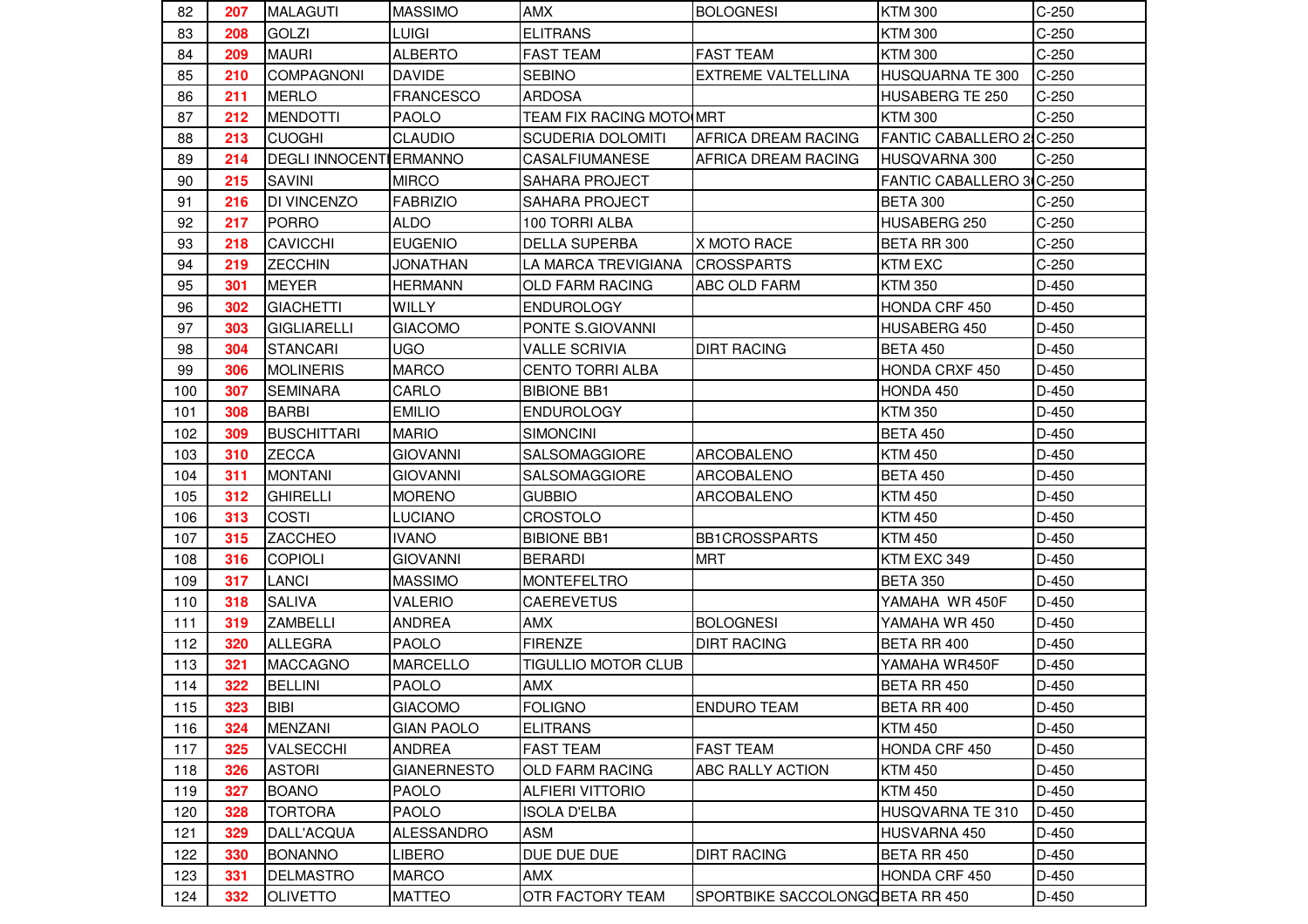| 125 | 333 | <b>CORRADINI</b>    | <b>DAVIDE</b>         | <b>AMX</b>                          |                        | <b>KTM 450</b>          | $D-450$           |
|-----|-----|---------------------|-----------------------|-------------------------------------|------------------------|-------------------------|-------------------|
| 126 | 334 | <b>CASUCCIO</b>     | <b>MATTEO</b>         | <b>FOLLONICA</b>                    | <b>MRT</b>             | <b>KTM 450</b>          | $D-450$           |
| 127 | 335 | <b>MONTANUCCI</b>   | <b>ALESSANDRO</b>     | ENDURO FRATTA OFFROAD               |                        | <b>HUSQVARNA TE 310</b> | D-450             |
| 128 | 336 | SILVESTRI           | PAOLO                 | 2M                                  |                        | HUSQVARNA 450           | D-450             |
| 129 | 337 | <b>METELLI</b>      | <b>LIVIO</b>          | <b>GARDONE VT</b>                   | AFRICA DREAM RACING    | YAMAHA 450              | $D-450$           |
| 130 | 338 | <b>BERTOLDI</b>     | <b>ALBERTO</b>        | <b>OLD FARM RACING</b>              | <b>GARDA BIKE</b>      | HUSQVARNA 450           | $D-450$           |
| 131 | 339 | <b>ANTINUCCI</b>    | <b>MARCO</b>          | <b>SANGEMINI</b>                    | <b>MEDEI CORSE</b>     | BETA RR 450             | D-450             |
| 132 | 340 | <b>TONIOLO</b>      | LORENZO               | <b>MERCALLO</b>                     |                        | <b>BETA 400</b>         | D-450             |
| 133 | 341 | <b>PAVAN</b>        | <b>MIRKO</b>          | RAZZA PIAVE                         | <b>NSM RACING TEAM</b> | <b>BETA 350</b>         | D-450             |
| 134 | 342 | <b>PIVA</b>         | <b>EMANUELE</b>       | LA MARCA TREVIGIANA                 | <b>NSM RACING TEAM</b> | YAMAHA WRF              | D-450             |
| 135 | 343 | <b>NAGOSTINIS</b>   | <b>GIANCARLO</b>      | CARNICO                             | <b>NSM RACING TEAM</b> | HONDA 450               | D-450             |
| 136 | 401 | <b>VEGGETTI</b>     | VITTORIO              | <b>ENDUROLOGY</b>                   |                        | <b>KTM 500</b>          | E-600             |
| 137 | 402 | <b>ZECCHIN</b>      | <b>MATTEO</b>         | TREVISO                             | <b>CROSSPARTS</b>      | KTM EXC 500             | E-600             |
| 138 | 403 | <b>BARBIERI</b>     | <b>ROBERTO</b>        | LOANO TRIAL TEAM                    | PRO-AL RACING TEAM     | BETA RR 498             | E-600             |
| 139 | 404 | <b>GASPARI</b>      | <b>DAVIDE</b>         | RAM RACING TEAM                     |                        | <b>KTM 500</b>          | E-600             |
| 140 | 405 | <b>RUSSO</b>        | <b>MARCO</b>          | AMX                                 |                        | HONDA CRF X 498         | E-600             |
| 141 | 406 | <b>POGGIOLESI</b>   | <b>VALTER</b>         | CARMAGNOLA                          | <b>DIRT RACING</b>     | <b>BETA 520</b>         | E-600             |
| 142 | 407 | <b>PEGORARO</b>     | LUCIANO MARIO         | <b>VALDIBURE PISTOIESE</b>          | <b>DIRT RACING</b>     | BETA RR 498             | E-600             |
| 143 | 501 | <b>SCARPELLI</b>    | <b>ROBERTO</b>        | <b>RAVENNA</b>                      |                        | YAMAHA WR 400           | <b>F-MARATHON</b> |
| 144 | 502 | <b>PAVONI</b>       | <b>PAOLO</b>          | <b>OLD FARM RACING</b>              | <b>CELLULAR LINE</b>   | KAWASAKI 250            | <b>F-MARATHON</b> |
| 145 | 503 | <b>BUTTO'</b>       | <b>FEDERICO</b>       | PEDEMONTANO                         | MICHELUZ RT            | YAMAHA WR 400           | <b>F-MARATHON</b> |
| 146 | 504 | <b>MAURI</b>        | <b>FABIO GIUSEPPE</b> | <b>FAST TEAM</b>                    | <b>FAST TEAM</b>       | YAMAHA WR 250R          | F-MARATHON        |
| 147 | 505 | <b>CHINAGLIA</b>    | <b>MASSIMO</b>        | <b>OLD FARM RACING</b>              | ABC RALLY ACTION       | SUZUKI DRZ 400          | <b>F-MARATHON</b> |
| 148 | 506 | <b>COVRE</b>        | <b>MARCO</b>          | <b>BRP PORCIA</b>                   |                        | SUZUKI 400 DRZ          | <b>F-MARATHON</b> |
| 149 | 601 | <b>FIGNANI</b>      | <b>MASSIMILIANO</b>   | OLD FARM RACING                     | <b>CELLULAR LINE</b>   | HONDA AT 750            | G-1000            |
| 150 | 602 | <b>ZANARELLA</b>    | PAOLO ACHILLE         | <b>MERCALLO</b>                     |                        | CAGIVA ELEFANT 750      | G-1000            |
| 151 | 701 | <b>MORGANTINI</b>   | <b>NICOLA</b>         | <b>UMBRIA</b>                       | UMBRIA RALLY TEAM      | KTM EXC 500             | <b>SPORT</b>      |
| 152 | 702 | <b>SCARONI</b>      | <b>SERGIO</b>         | <b>R.S.77</b>                       |                        | BETA RR 498             | <b>SPORT</b>      |
| 153 | 703 | <b>VENTANNI</b>     | <b>FRANCESCO</b>      | ENDURO FRATTA OFF ROAD              |                        | HUSQVARNA 310           | <b>SPORT</b>      |
| 154 | 704 | <b>ROSINI</b>       | <b>BRUNO</b>          | <b>ELITRANS</b>                     |                        | YAMAHA WR 450           | <b>SPORT</b>      |
| 155 | 705 | <b>GOLZI</b>        | <b>ENRICO</b>         | <b>ELITRANS</b>                     |                        | HUSABERG 390            | <b>SPORT</b>      |
| 156 | 706 | <b>FUSI</b>         | <b>LORENZO</b>        | VALDERA                             |                        | YAMAHA WR 250           | <b>SPORT</b>      |
| 157 | 707 | <b>FRANCESCHINI</b> | <b>FABIO SAVERIO</b>  | <b>CONTIGLIANO</b>                  |                        | <b>BETA 520</b>         | <b>SPORT</b>      |
| 158 | 708 | <b>FACCIO</b>       |                       | MARCO PIERGIOR CASCINETTA GALLARATE |                        | HUSABERG FE 501         | <b>SPORT</b>      |
| 159 | 709 | <b>VEROTTA</b>      | <b>MATTEO</b>         | <b>BELLINZAGO</b>                   |                        | KTM EXC 450             | <b>SPORT</b>      |
| 160 | 710 | <b>MENICHINI</b>    | <b>LUCA</b>           | VALDERA                             |                        | HONDA CRF 250           | <b>SPORT</b>      |
| 161 | 711 | <b>PONZI</b>        | <b>LIVIO</b>          | BI&TI                               | PIERPAOLI              | <b>KTM 300</b>          | <b>SPORT</b>      |
| 162 | 712 | VALACCHI            | <b>ANDREA</b>         | COLLEFERRO                          | PIERPAOLI              | <b>KTM 450</b>          | <b>SPORT</b>      |
| 163 | 713 | CARELLA             | <b>ANTONIO</b>        | COLLEFERRO                          | PIERPAOLI              | TM 250                  | <b>SPORT</b>      |
| 164 | 714 | <b>GIULIANI</b>     | <b>GIANLUCA</b>       | COLLEFERRO                          | PIERPAOLI              | <b>KTM 450</b>          | <b>SPORT</b>      |
| 165 | 715 | <b>LUIGETTI</b>     | <b>DOMENICO</b>       | COLLEFERRO                          | PIERPAOLI              | <b>BETA 450</b>         | <b>SPORT</b>      |
| 166 | 716 | <b>BENVENUTI</b>    | <b>FRANCO</b>         | COLLEFERRO                          | PIERPAOLI              | <b>BETA 510</b>         | <b>SPORT</b>      |
| 167 | 717 | <b>ALVITI</b>       | <b>MASSIMO</b>        | COLLEFERRO                          | PIERPAOLI              | BETA RR 450             | <b>SPORT</b>      |